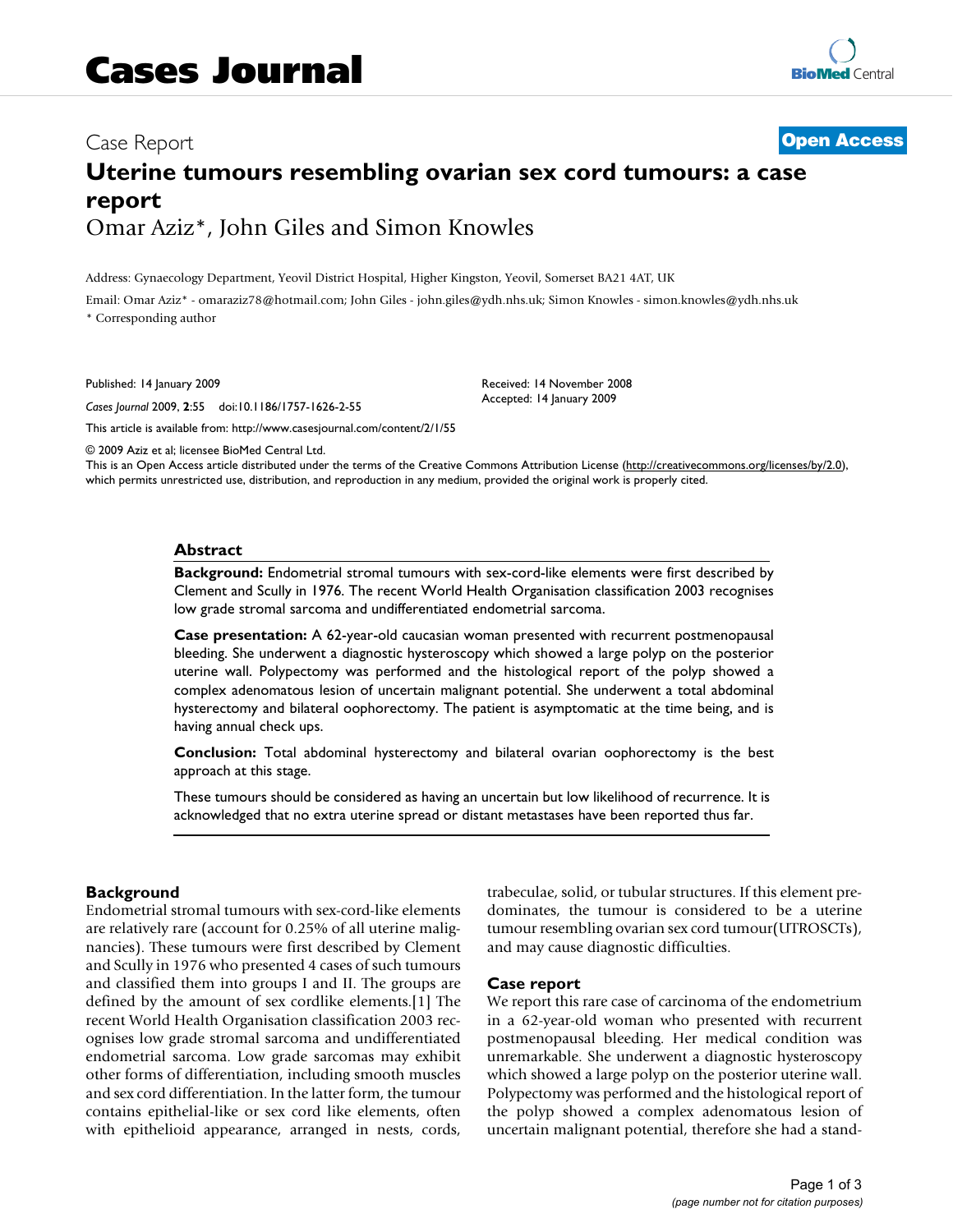ard pelvic MRI staging scan which revealed no evidence of pelvic lymphadenopathy, cystic changes in the cervix and a lesion on the left side of the fundus which appeared to be associated with some thinning of the endometrium which could represent invasion, however, it was not full thickness and the MRI excluded extra-uterine spread.

The patient underwent a total abdominal hysterectomy and bilateral oophorectomy. The pelvis looked clear; both ovaries looked healthy with no lymphadenopathy, and peritoneal washings were taken and sent for cytology.

Macroscopically the uterus showed a large soft peach coloured polyp in the endometrial cavity  $20 \times 9 \times 20$  mm and a small yellow deposit in the myometrium 3 mm in size 2 mm adjacent to the polyp. Microscopically, the polyp was composed of cord, nests, trabecular and occasional glandular structure that were formed by small tumour cells that resembled the granulosa cells of ovarian granulosa cell tumours (see Figure 1). Occasional luteinized like cells with abundant foamy cytoplasm were seen only focally, thought to reflect leydig cell differentiation. The tumour immunostained with antibodies that recognize sex cord elements(inhibin, calretinin and CD99), epithelial differentiation (AE1/3 and MNF1165, but not EMA) and myoid (a mesenchymal marker) and WT1, but not CD10, a marker of endometrial stromal cells. All tumour cells expressed oestrogen and progesterone strongly.

At the present, the patient is asymptomatic and is undergoing a yearly check up with pelvic examination and ultrasound scanning which have been normal so far.



**Microscopic image of the polyp found in the endometrial cavity**.

# **Discussion**

There are 2 uterine neoplasms that contain endometrial stroma and are variants of the usual endometrial stromal tumour. One is termed as uterine neoplasm resembling an ovarian sex cord tumour(UTROSCTs), and the other one, a combined smooth muscle stromal tumour[2]

Most papers in the literature consider UTROSCTs to be rare variants of endometrial stromal tumours. Since they were first described 30 years ago, the rarity and limited follow up does not provide robust evidence upon which to base a definite management strategy. In the most recent WHO publication, these tumours have been separated from the main group of endometrial stromal and related tumours and placed in the category of "miscellaneous tumours", however, there is no guidance as to predictive or prognostic factors for the behaviour of these tumours in the current WHO fascicle, the management of these tumours is therefore debatable. One case report states that there is a potential for recurrence or even a metastasis especially if the tumours are invasive [3]

# **Conclusion**

Due to the lack of evidence about the best management for this type of tumour, total abdominal hysterectomy and bilateral ovarian oophorectomy is the best approach at this stage.

The long-term clinical behavior of UTROSCT remains to be established. Although favorable histological features including well-circumscribed borders and an absence of vascular invasion are usually present, these tumors may on occasion show infiltrative borders and focal vascular invasion, albeit not to the extent that is characteristic of endometrial stromal sarcomas[3]. In the same study four of the cases have had favourable outcomes, but the duration of follow up was limited. The authors therefore advocate that these tumours be considered as having an uncertain but low likelihood of recurrence. It is acknowledged that no extra uterine spread or distant metastases have been reported thus far.

# **Abbreviations**

UTROSCTs: Uterine Tumours Resembling Sex Cord Tumours; CD: Cluster designation (cluster of differentiation).

# **Consent**

A written consent has been obtained from the patient.

## **Competing interests**

**Figure 1 The authors declare that they have no competing interests. its Figure 1 found in the endometrial cases**